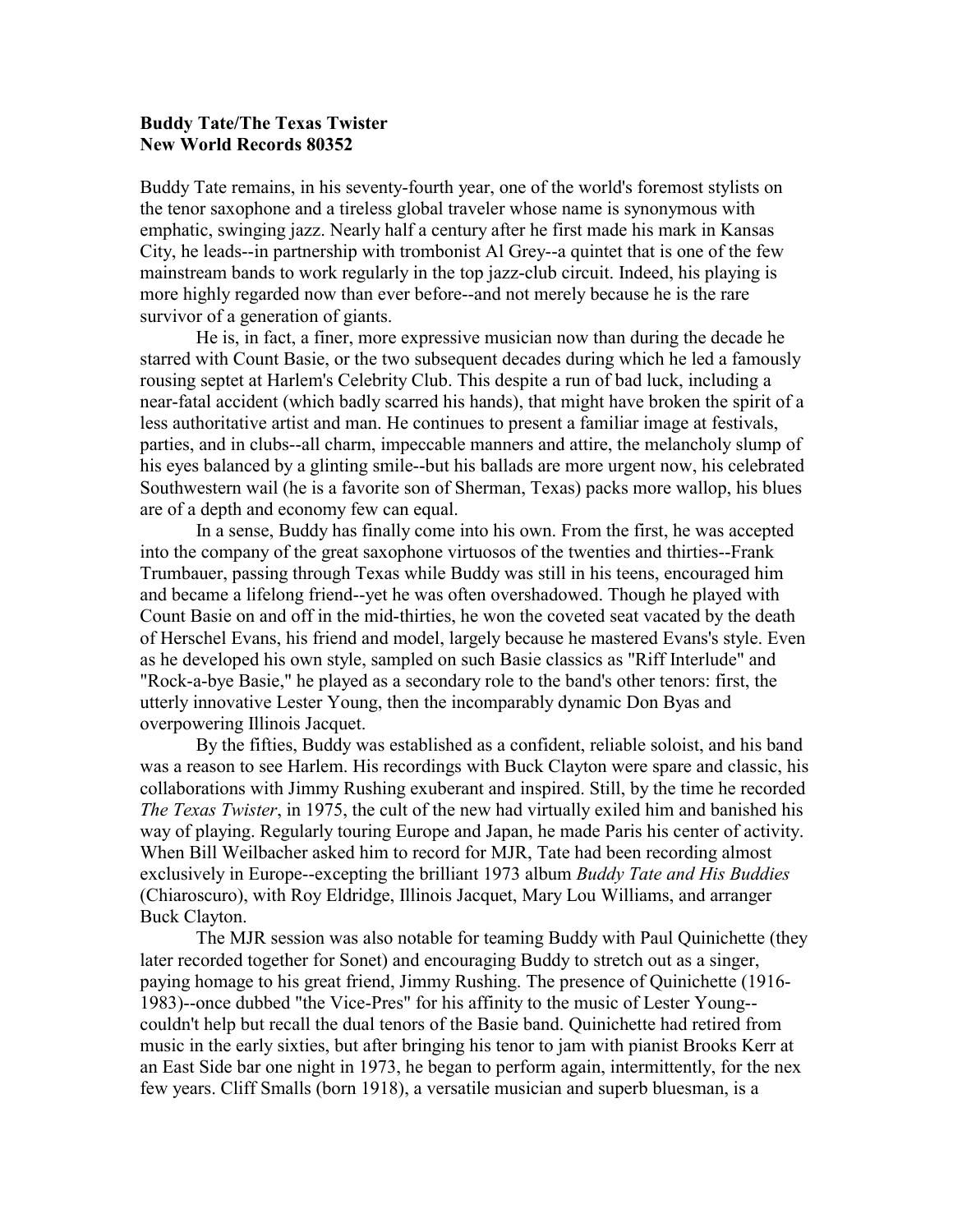veteran of both the big bands and rock-and-roll, as pianist, arranger, and trombonist; his chief associations range from Earl Hines and Lucky Millinder to Clyde McPhatter and Smokey Robinson. Majoy Holley and Jackie Williams were, then as now, among the most in-demand and responsive of rhythm players.

*The Texas Twister* is a relaxed, gently probing session; its several highlights begin with the title selection, a thirty-two-bar riff confection with a characteristically willful opening solo by Tate. His best playing on the date is heard on "Talk of the Town," a memorable example of his ability to invest a ballad with emotional generosity, melodic invention, and playfully rhythmic finesse, and on "Topsy," in which he follows the piano solo with a plaintive, wailing, yet impeccably shaped solo. Tate is a wonderfully evocative clarinetist (he's also a gifted flutist), though he hasn't played the instrument much on records; this album affords us two examples of his sensitive, woodsy approach to the clarinet, on "Chicago" and "Gee Baby" (both with buoyant solos by Quinichette). Though he isn't an especially accomplished vocalist, Buddy's slightly tremulous voice makes its pints, and when he erupts on "Boogie-Woogie" ("I may be wring..."), he manages some of Jimmy Rushing's punch. Also raising his voice in song is Major Holley, who demonstrates his patented method of vocalizing while playing arco bass on the second version of "Take Me Back Baby." This record was made in one afternoon-the product of old friends savoring jazz basics, and of a master musician recomposing himself. --- Gary Giddins

Gary Giddins covers jazz for *The Village Voice.* He is the founder and artistic director of the American Jazz Orchestra and the author, most recently, of *Celebrating Bird: The Triumph of Charlie Parker* (Beech Tree Books).

Publishers (all ASCAP):

*Talk of the Town:* Hallmark Music Co./World Music, Inc. *Take Me Back Baby:* Bregman, Vocco & Conn *Chicago:* Fisher Music Co. *Boogie Woogie:* Bregman, Vocco & Conn *Topsy:* Vanessa Music Corp. *Gee Baby, Ain't I Good to You:* Michael H. Goldsen, Inc.

## SELECTED DISCOGRAPHY

Clayton, Buck. *Copenhagen Concert* (1959). Steeplechase Classics SCC-600617. McShann, Jay. *Going to Kansas City* (1972). New World 80358-2. Rushing, Jimmy. *The Essential Jimmy Rushing* (1955). Vanguard 65/66. Tate, Buddy. *Swinging Like Tate* (1958). Master Jazz-Felsted Series MJR 8127. Reissued (1986) Affinity AFF 171. ----. *Tate-a-Tate* (1960). Swingville 2014

- ----. *Kansas City Nights* (with Buck Clayton; 1960-1961). Prestige P-24040.
- ----. *Groovin' with Buddy Tate* (1961). Swingville 2029.
- ----. *Buddy Tate and His Buddies* (1973). Chiaroscuro 123.
- ----. *Hard Blowin'* (1978). Muse MR 5249.
- ----. *Just Jazz* (with Al Grey; 1984). Uptown UP 27.21.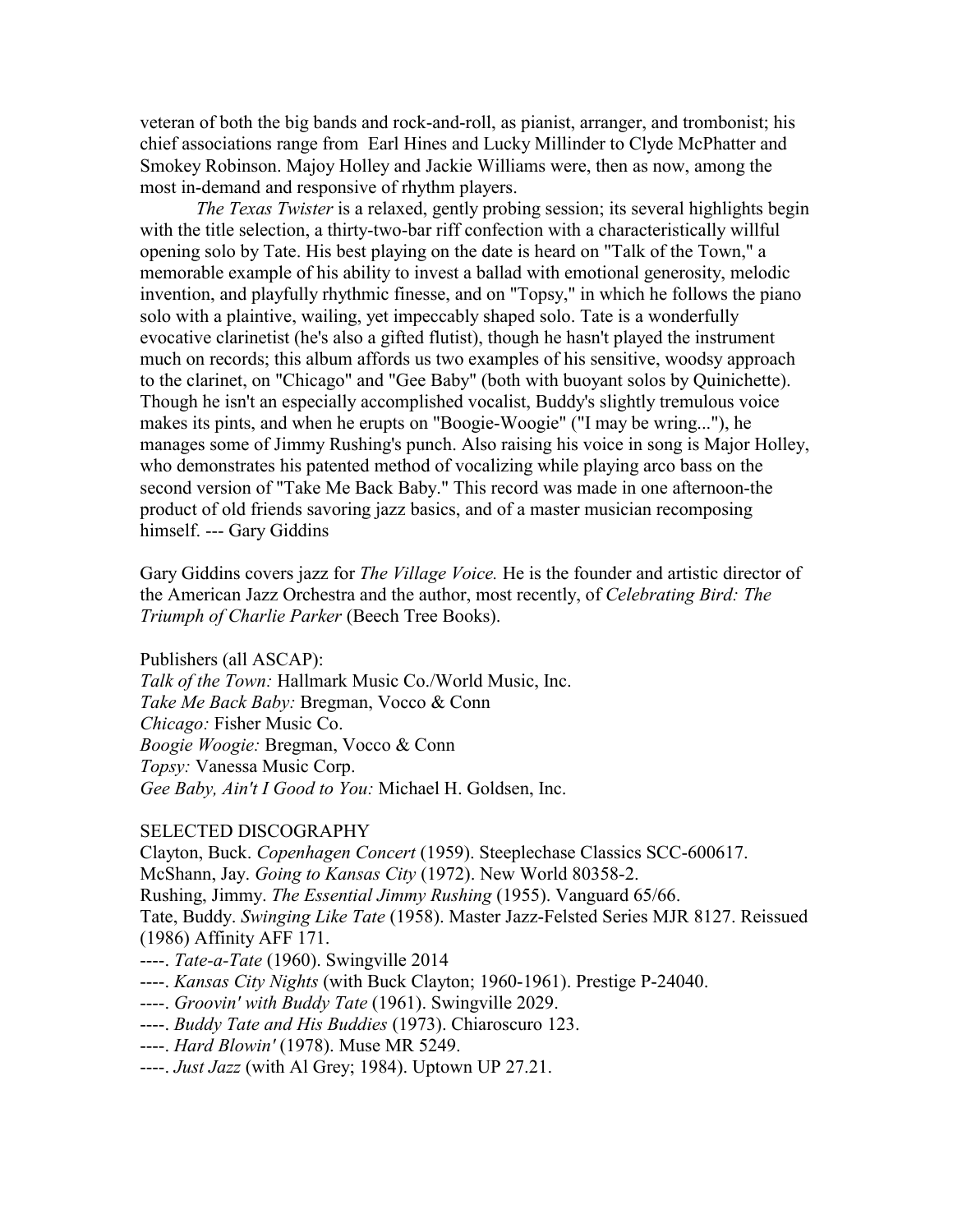## SELECTED BIBLIOGRAPHY

Case, Brian. "Buddy and the President," *Melody Maker,* December 1, 1979, p. 37. Chilton, John. *Who's Who of Jazz.* (New York: Da Capo Press, 1985), p. 325. Dance, Stanley. *The World of Count Basie.* (New York: Charles Scribner's Sons, 1980). Jones, Max. "Tate's Tenor Gallery," *Melody Maker,* December 11, 1976, p. 46. 3 Norris, John, and Bill Smith. "The Texas Tenor," *Coda Magazine,* April 1, 1984, pp. 4-6. Woolley, Stan. "Tate-à-tête," *Jazz Journal,* February 1977, pp. 6, 41.

Buddy Tate, tenor saxophone, clarinet, vocals Paul Quinichette, tenor saxophone Cliff Smalls, piano Major Holley, bass Jackie Williams, drums

1- The Texas Twister (4:25) (Tate-Quinichette) 2- Talk of the Town (6:35) (Symes-Neiburg-Livingston) 3- Take Me Back Baby, Part One (3:52) (Basie-Rushing-Smith) 4- Take Me Back Baby, Part Two (4:50) (Basie-Rushing-Smith) 5- Chicago (7:02) (Fisher) 6- Boogie Woogie (3:53) (Basie-Rushing) 7- Topsy (6:12) (Battle-Durham) 8- Gee Baby, Ain't I Good to You (7:06) (Redman-Razaf)

This recording was previously available on LP as Master Jazz MJR 8128

Producer: Bill Weilbacher Engineer: Roger Rhodes Recorded February 21, 1975, National Recording Studios, New York Prepared for reissue by Arthur Moorhead Compact Disc mastering New York Digital Recording, Inc. Cover photograph: Chuck Stewart Cover design: Bob Defrin

p 1987 © 1987 Recorded Anthology of American Music, Inc.

FOR NEW WORLD RECORDS:

Herman E. Krawitz, President; Paul Marotta, Managing Director; Paul M. Tai, Director of Artists and Repertory; Lisa Kahlden, Director of Information Technology; Virginia Hayward, Administrative Associate; Mojisola Oké, Bookkeeper